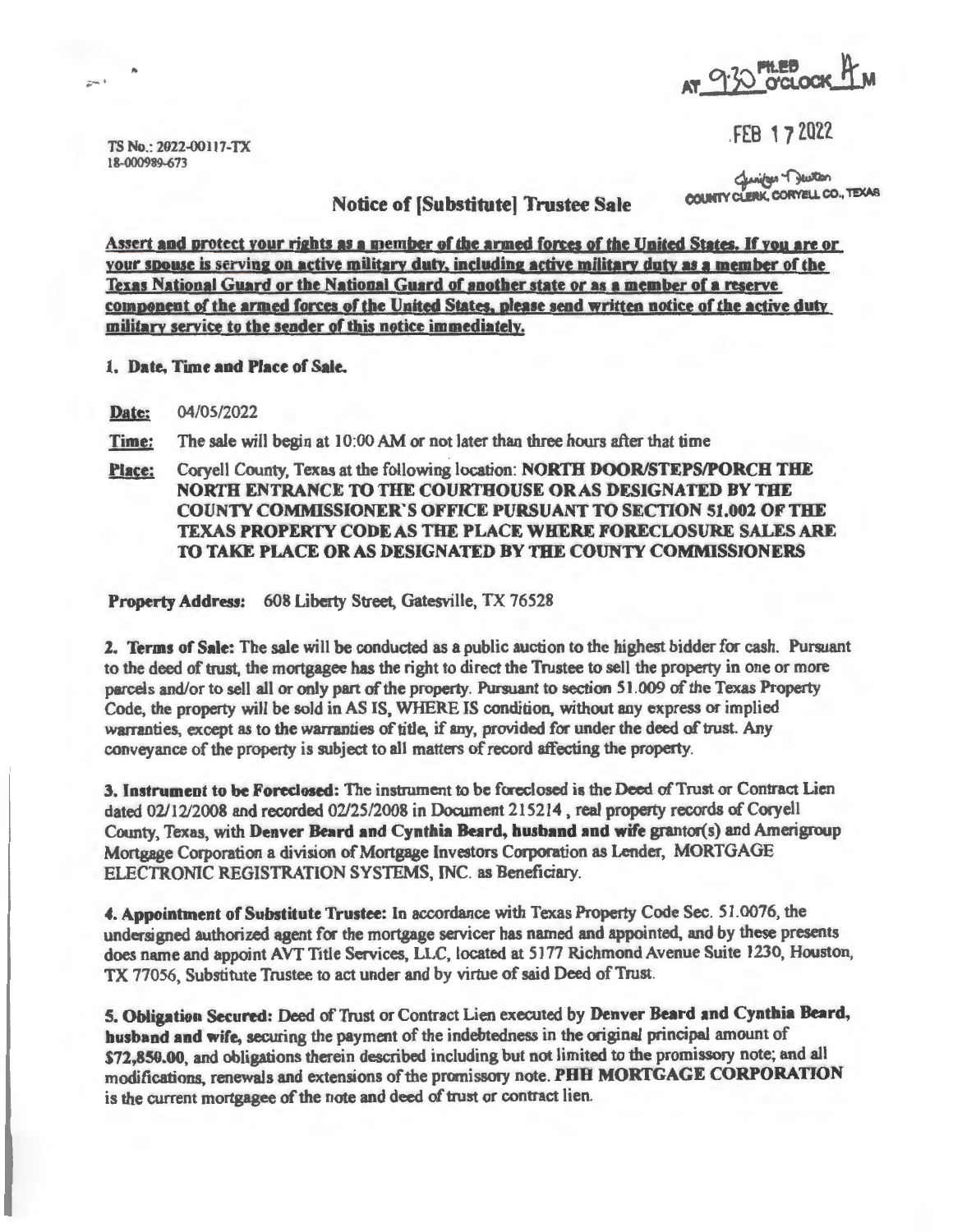TS No.: 2022-00117-TX 18-000989-673

 $\bullet$ 

 $\mathcal{L}^{(1)}$  .

# **Notice of (Substitute) Trustee Sale**

6. **Default:** A default has occurred in the payment of indebtedness, and the same is now wholly due, and the owner and holder has requested to sell said property to satisfy said indebtedness.

7. **Property to be sold:** The property to be sold is described as follows:

### **LOT FOUR (4), BLOCK ONE (1), OF RIVER OAK ESTATES NO. TWO, GATESVILLE, CORYELL COUN1Y, TEXAS, AS SHOWN OF RECORD** IN **VOLUME 3, PAGE 56, PLAT RECORDS OF CORYELL COUNTY, TEXAS.**

**8. Mortgage Servicer Information:** The Mortgage Servicer is authorized to represent the Mortgagee by virtue of a servicing agreement with the Mortgagee. Pursuant to the Servicing Agreement and Texas Property Code § 51.0025, the Mortgage Servicer is authorized to collect the debt and to administer any resulting foreclosure of the lien securing the property referenced above. **PHH Mortgage Corporation,** as Mortgage Servicer, is representing the current mortgagee, whose address is:

**C/O PHH Mortgage Corporation l Mortgage Way Mt Laurel, NJ 08054 Phone: 877-744-2506**